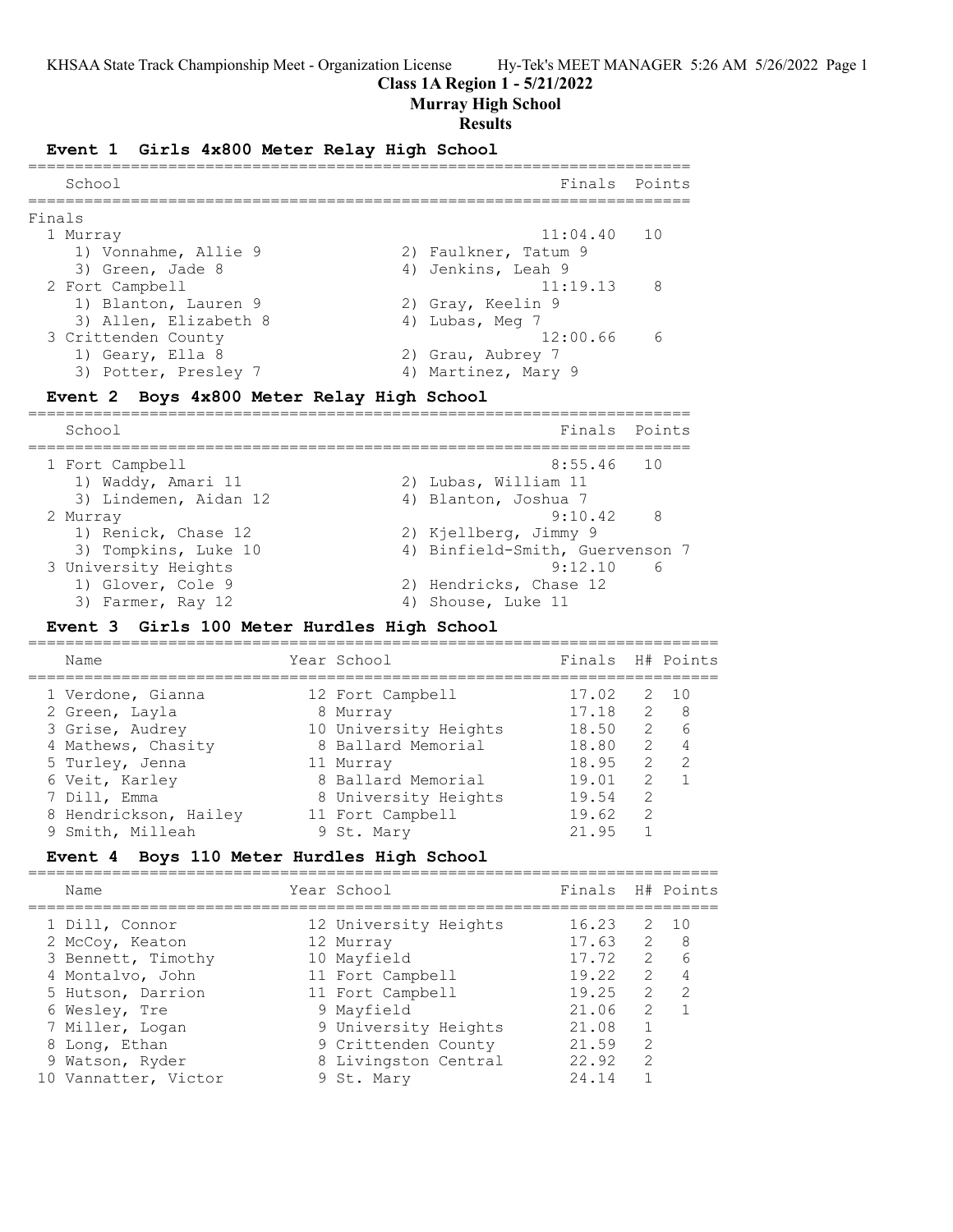# **Class 1A Region 1 - 5/21/2022**

**Murray High School**

### **Results**

# **Event 5 Girls 100 Meter Dash High School**

| Name        |                                                                                                                                                                                                                                                                                                                                                                                             |                                                                                                                                                                                                                                                                                                          |                                                                                                |                                                                    |
|-------------|---------------------------------------------------------------------------------------------------------------------------------------------------------------------------------------------------------------------------------------------------------------------------------------------------------------------------------------------------------------------------------------------|----------------------------------------------------------------------------------------------------------------------------------------------------------------------------------------------------------------------------------------------------------------------------------------------------------|------------------------------------------------------------------------------------------------|--------------------------------------------------------------------|
|             |                                                                                                                                                                                                                                                                                                                                                                                             |                                                                                                                                                                                                                                                                                                          |                                                                                                | 10                                                                 |
|             |                                                                                                                                                                                                                                                                                                                                                                                             |                                                                                                                                                                                                                                                                                                          | 3                                                                                              | 8                                                                  |
|             |                                                                                                                                                                                                                                                                                                                                                                                             |                                                                                                                                                                                                                                                                                                          | $\mathcal{S}$                                                                                  | 6                                                                  |
|             |                                                                                                                                                                                                                                                                                                                                                                                             |                                                                                                                                                                                                                                                                                                          | 3                                                                                              | $\overline{4}$                                                     |
|             |                                                                                                                                                                                                                                                                                                                                                                                             | 13.94                                                                                                                                                                                                                                                                                                    | $\overline{2}$                                                                                 | $\overline{2}$                                                     |
| Hunt, Camea |                                                                                                                                                                                                                                                                                                                                                                                             |                                                                                                                                                                                                                                                                                                          | 3                                                                                              | $\mathbf{1}$                                                       |
|             |                                                                                                                                                                                                                                                                                                                                                                                             | 14.12                                                                                                                                                                                                                                                                                                    | 3                                                                                              |                                                                    |
|             |                                                                                                                                                                                                                                                                                                                                                                                             | 14.20                                                                                                                                                                                                                                                                                                    | $\overline{2}$                                                                                 |                                                                    |
|             |                                                                                                                                                                                                                                                                                                                                                                                             | 14.25                                                                                                                                                                                                                                                                                                    | 3                                                                                              |                                                                    |
|             |                                                                                                                                                                                                                                                                                                                                                                                             | 14.38                                                                                                                                                                                                                                                                                                    | 3                                                                                              |                                                                    |
|             |                                                                                                                                                                                                                                                                                                                                                                                             | 14.76                                                                                                                                                                                                                                                                                                    | $\overline{2}$                                                                                 |                                                                    |
|             |                                                                                                                                                                                                                                                                                                                                                                                             | 15.00                                                                                                                                                                                                                                                                                                    | $\overline{2}$                                                                                 |                                                                    |
|             |                                                                                                                                                                                                                                                                                                                                                                                             | 15.13                                                                                                                                                                                                                                                                                                    | $\overline{2}$                                                                                 |                                                                    |
|             |                                                                                                                                                                                                                                                                                                                                                                                             | 15.80                                                                                                                                                                                                                                                                                                    | $\mathbf{1}$                                                                                   |                                                                    |
|             |                                                                                                                                                                                                                                                                                                                                                                                             | 15.90                                                                                                                                                                                                                                                                                                    | 1                                                                                              |                                                                    |
|             |                                                                                                                                                                                                                                                                                                                                                                                             | 15.94                                                                                                                                                                                                                                                                                                    | $\mathbf{1}$                                                                                   |                                                                    |
|             |                                                                                                                                                                                                                                                                                                                                                                                             | 16.02                                                                                                                                                                                                                                                                                                    | $\overline{2}$                                                                                 |                                                                    |
|             |                                                                                                                                                                                                                                                                                                                                                                                             | 16.44                                                                                                                                                                                                                                                                                                    | 1                                                                                              |                                                                    |
|             |                                                                                                                                                                                                                                                                                                                                                                                             | 16.63                                                                                                                                                                                                                                                                                                    | $\overline{2}$                                                                                 |                                                                    |
|             | 1 Bourque, Hollis<br>2 Davis, Javona<br>3 Hicks, Jerni<br>4 Fox, Qui Qui<br>5 Ziegler, Savannah<br>6<br>7 Campbell, Elizabeth<br>8 Tucker, Anijiha<br>9 Acree, Aliviah<br>10 Bourque, Canyon<br>11 Maness, Payton<br>12 Freeman, Jansen<br>13 Bratcher, Skye<br>14 Bolton, Emily<br>15 Alexander, Kennedy<br>16 Lee, Kaley<br>17 Martin, Maddie<br>18 Freeman, Bella<br>19 Coggins, Samarah | Year School<br>12 Murray<br>10 Fulton County<br>8 Fort Campbell<br>8 Mayfield<br>11 Fort Campbell<br>8 Mayfield<br>10 Crittenden County<br>8 Fulton County<br>10 Murray<br>12 Dawson Springs<br>12 Ballard Memorial<br>11 Ballard Memorial<br>8 Lyon County<br>8 Livingston Central<br>10 Dawson Springs | 9 University Heights<br>10 Crittenden County<br>12 Livingston Central<br>10 University Heights | Finals H# Points<br>13.43<br>3<br>13.45<br>13.49<br>13.87<br>14.08 |

# **Event 6 Boys 100 Meter Dash High School**

| Finals H# Points |                |               |
|------------------|----------------|---------------|
| 11.38            | 3              | 10            |
| 11.51            | 3              | 8             |
| 11.58            | 3              | 6             |
| 11.66            | 3              | 4             |
| 11.83            | 3              | $\mathcal{L}$ |
| 11.97            | 3              |               |
| 12.23            | $\overline{2}$ |               |
| 12.36            | 3              |               |
| 12.38            | 3              |               |
| 12.51            | 2              |               |
| 12.77            | $\overline{2}$ |               |
| 13.74            | 1              |               |
| 14.32            | 1              |               |
| 14.88            |                |               |
| FS               | 2              |               |
|                  |                |               |

# **Event 7 Girls 4x200 Meter Relay High School**

| School                                                           |  |                                                                | Finals Points |
|------------------------------------------------------------------|--|----------------------------------------------------------------|---------------|
| 1 Murray<br>1) Bourque, Canyon 10<br>3) Green, Layla 8           |  | $1:50.65$ 10<br>2) Bourque, Hollis 12<br>4) Kindle, Kaydence 7 |               |
| 2 Fort Campbell<br>1) Cruz, Charlize 9<br>3) Winters, Natalie 11 |  | $1:51.33$ 8<br>2) Hicks, Jerni 8<br>4) Ziegler, Savannah 11    |               |
| 3 Fulton County<br>1) Davis, Javona 10<br>3) Smith, Jaleeha 8    |  | 1:55.14<br>2) Scott, Emily 11<br>4) Tucker, Anijiha 8          | 6             |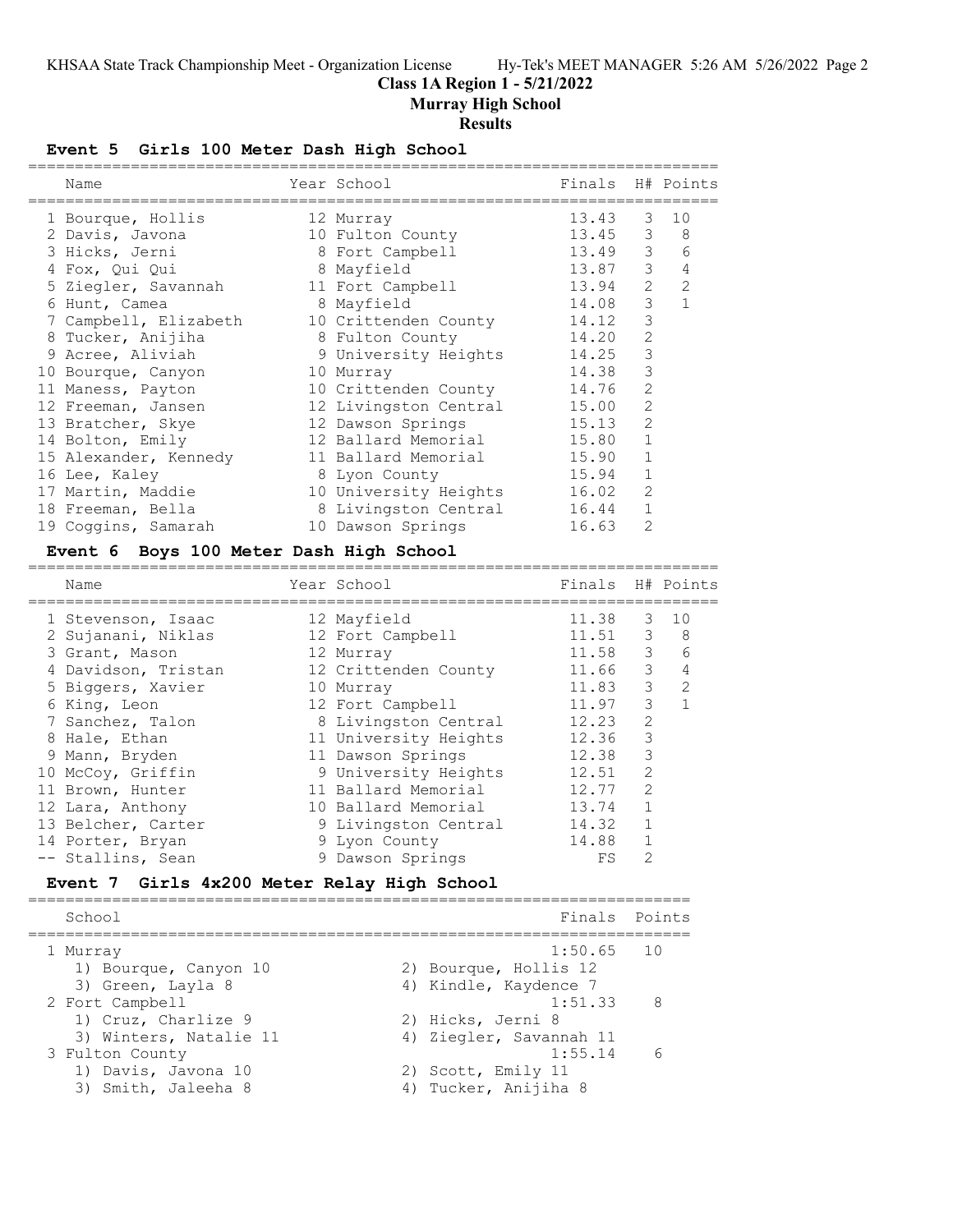#### **Class 1A Region 1 - 5/21/2022**

**Murray High School**

#### **Results**

## **....Event 7 Girls 4x200 Meter Relay High School** 4 University Heights 1:55.26 4 1) Acree, Aliviah 9 2) Dill, Emma 8 3) Grise, Audrey 10 (4) Hancock, Piper 12 5 Ballard Memorial 2:04.02 2 1) Martin, Kori 10 2) Mathews, Chasity 8 3) Veit, Karley 8 4) Yates, Nevaeh 10 **Event 8 Boys 4x200 Meter Relay High School** ======================================================================= Finals Points ======================================================================= 1 Murray 1:32.96 10 1) Biggers, Xavier 10 2) Grant, Mason 12 3) Olive, Kainoa 10 4) Seavers, Christian 11 2 Fort Campbell 2 and 2 and 2 and 2 and 2 and 2 and 2 and 2 and 2 and 2 and 2 and 2 and 2 and 2 and 2 and 2 and 2 and 2 and 2 and 2 and 2 and 2 and 2 and 2 and 2 and 2 and 2 and 2 and 2 and 2 and 2 and 2 and 2 and 2 and 2 1) Cruz, Cruzy 11 2) Cerritos Gatto, Mateo 9 3) Sujanani, Niklas 12 (4) King, Leon 12 3 University Heights 1:38.36 6 1) Dill, Connor 12 2) Wyatt, Trey 12 3) Shouse, Luke 11 4) Price, Mason 12 4 Ballard Memorial 1:48.55 4 1) Brown, Hunter 11 2) English, Kameron 11 3) Lara, Anthony 10 4) Richards, Owen 8 5 Livingston Central 1:59.95 2 1) Belcher, Carter 9 2) Schrump, Jorden 9 3) Eichelberger, Eli 8 4) Taraskiewicz, Demetriusz 10 **Event 9 Girls 1600 Meter Run High School** ======================================================================= Name Year School Finals Points ======================================================================= 1 Ault, Gabby 8 St. Mary 5:36.53 10 2 Lubas, Meg 7 Fort Campbell 5:50.51 8 3 Green, Jade 8 Murray 5:59.45 6 4 Jenkins, Leah 9 Murray 6:09.57 4 5 Martinez, Mary 9 Crittenden County 6:26.08 2 6 Wilkins, Lucinda 10 University Heights 6:47.93 1 7 Gandee, Sadi 8 Lyon County 7:12.05 8 Fairchild, Jenna 7 Dawson Springs 7:25.74 **Event 10 Boys 1600 Meter Run High School** ======================================================================= Name Year School Finals Points ======================================================================= 1 Glover, Cole 9 University Heights 4:49.85 10 2 Sanchez, Raul 11 Mayfield 4:55.12 8

 3 Blanton, Joshua 7 Fort Campbell 4:58.07 6 4 Davidson, MACHI 10 Livingston Central 5:14.78 4 5 Cross, Luke 12 Murray 5:27.53 2 6 Osborne, Lucas 10 Dawson Springs 5:30.32 1 7 Puraty, Seth 8 Fort Campbell 5:31.11 8 Renick, Chase 12 Murray 6:06.01 9 LaChance, Trey 8 Lyon County 6:11.98 10 Parks, Alex 11 Livingston Central 6:18.63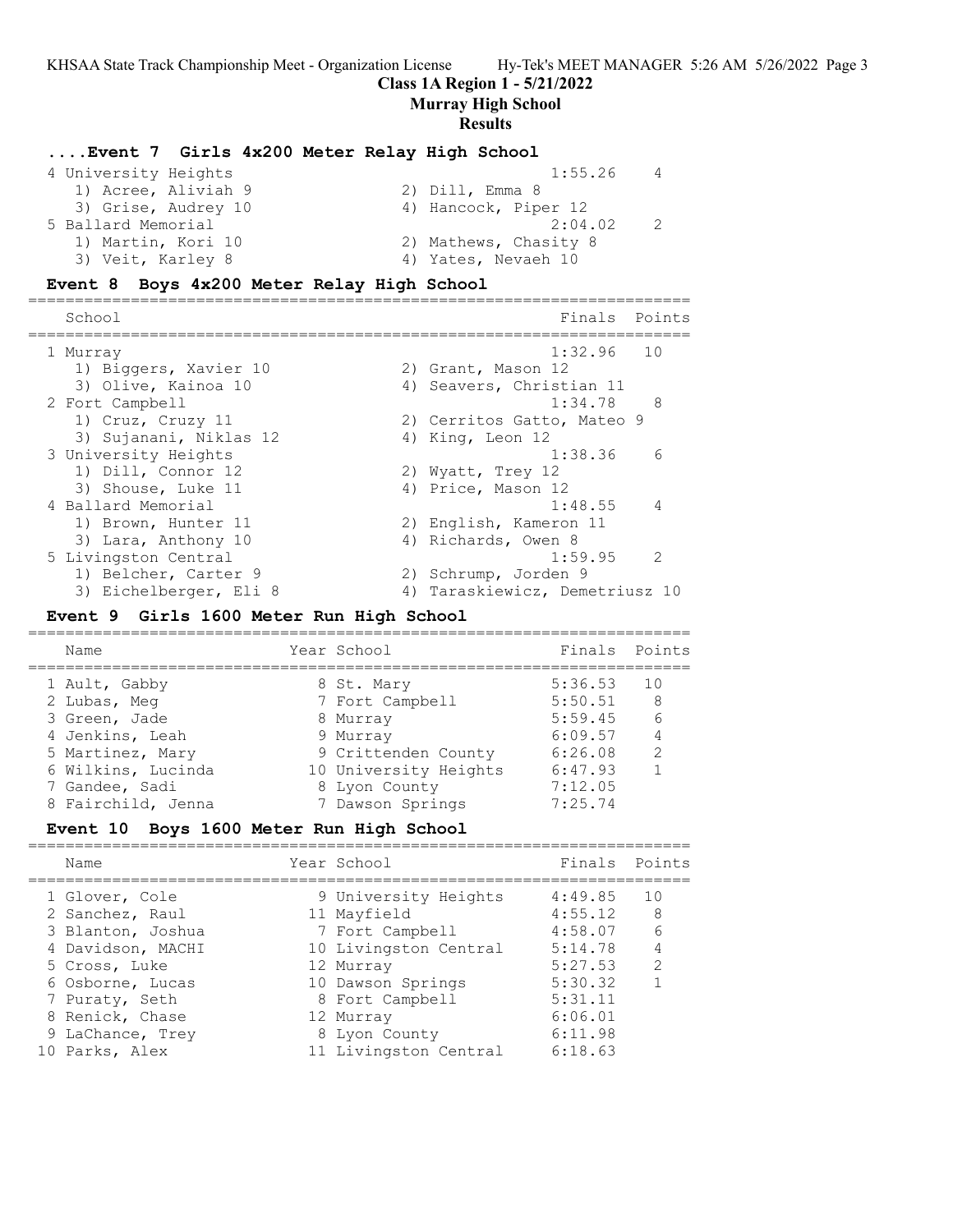### **Class 1A Region 1 - 5/21/2022**

### **Murray High School**

#### **Results**

#### **Event 11 Girls 4x100 Meter Relay High School**

| School                  |    | Finals                 | Points         |
|-------------------------|----|------------------------|----------------|
| 1 Fort Campbell         |    | 52.60                  | 10             |
| 1) Ziegler, Savannah 11 |    | 2) Winters, Natalie 11 |                |
| 3) Verdone, Gianna 12   |    | 4) Cruz, Charlize 9    |                |
| 2 Murray                |    | 52.68                  | 8              |
| 1) Bourque, Canyon 10   |    | 2) Bourque, Hollis 12  |                |
| 3) Kindle, Kaydence 7   |    | 4) Turley, Jenna 11    |                |
| 3 Fulton County         |    | 53.26                  | 6              |
| 1) Brown, Ja'Mesha 9    |    | 2) Davis, Javona 10    |                |
| 3) Smith, Jaleeha 8     |    | 4) Tucker, Anijiha 8   |                |
| 4 Mayfield              |    | 54.78                  | $\overline{4}$ |
| 1) Smith, Ella 11       |    | 2) Hunt, Camea 8       |                |
| 3) Fox, Qui Qui 8       |    | 4) Henderson, Kate 12  |                |
| 5 Ballard Memorial      |    | 57.39                  | $\mathcal{P}$  |
| 1) Martin, Kori 10      |    | 2) Mathews, Chasity 8  |                |
| 3) Smith, Amyah 9       |    | 4) Veit, Karley 8      |                |
| 6 Livingston Central    |    | 1:02.50                | 1              |
| 1) Freeman, Jansen 12   |    | 2) Freeman, Bella 8    |                |
| 3) Michonski, Piper 10  | 4) | Michonski, Angelene 12 |                |

#### **Event 12 Boys 4x100 Meter Relay High School**

======================================================================= School **Finals** Points ======================================================================= 1 Murray 44.24 10 1) Biggers, Xavier 10 2) Grant, Mason 12 3) Olive, Kainoa 10 4) Seavers, Christian 11 2 Fort Campbell 45.89 8 1) Cruz, Cruzy 11 2) King, Leon 12 3) Sujanani, Niklas 12 4) Cerritos Gatto, Mateo 9 3 University Heights 47.21 6 1) Wyatt, Trey 12 2) McCoy, Griffin 9 3) Shouse, Luke 11 4) Hale, Ethan 11 4 Ballard Memorial 50.62 4 1) Ballard, Cole 9 2) Brown, Hunter 11 3) Clayborn, Matthew 10 4) English, Kameron 11 5 Livingston Central 59.36 2 1) Watson, Ryder 8 2) Schrump, Jorden 9 3) Eichelberger, Eli 8 4) Taraskiewicz, Demetriusz 10

#### **Event 13 Girls 400 Meter Dash High School**

| Name                       | Year School           | Finals H# Points |                |                 |
|----------------------------|-----------------------|------------------|----------------|-----------------|
| 1 Hancock, Piper           | 12 University Heights | 1:03.76          | $\mathcal{S}$  | $\sqrt{10}$     |
| 2 Palenzuela, Isabella     | 7 Fort Campbell       | $1:04.21$ 3 8    |                |                 |
| 3 Gartner, Miranda         | 11 St. Mary           | 1:06.84          | $\overline{3}$ | $6\overline{6}$ |
| 4 Yates, Nevaeh            | 10 Ballard Memorial   | 1:09.58          | 3              | $\overline{4}$  |
| 5 Faulkner, Tatum          | 9 Murray              | 1:11.91          | 3              | 2               |
| 6 Howard, Farris           | 12 Murray             | 1:12.05          | $\mathcal{L}$  |                 |
| 7 Smith, Milleah           | 9 St. Mary            | 1:13.95          | 3              |                 |
| 8 Bober-McDonald, Theadora | 11 Fort Campbell      | 1:14.32          | $\mathcal{L}$  |                 |
| 9 Smith, Amyah             | 9 Ballard Memorial    | 1:15.13          | 3              |                 |
| 10 Rouse, Ameria           | 7 Mayfield            | 1:17.54          | 3              |                 |
|                            |                       |                  |                |                 |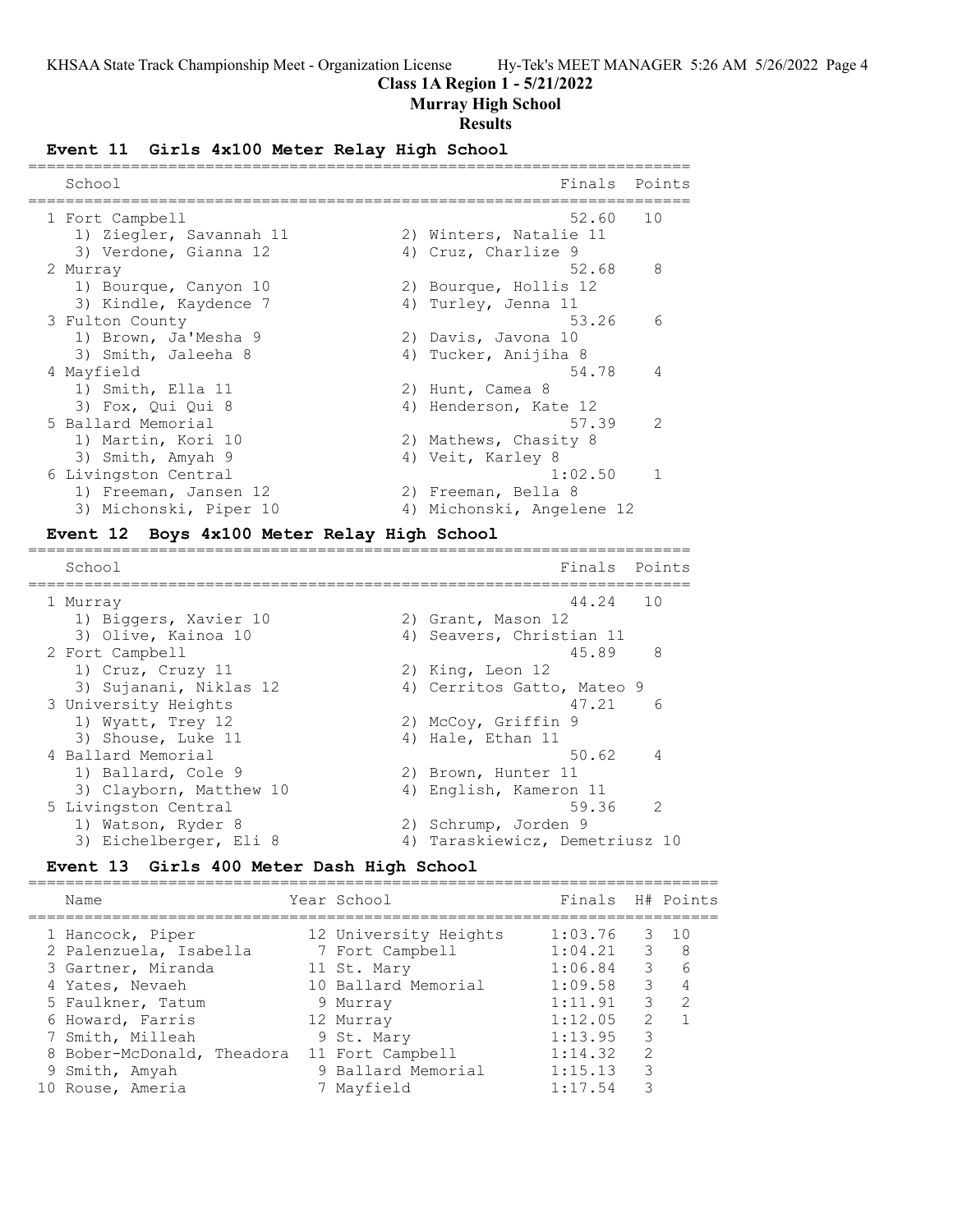# **Class 1A Region 1 - 5/21/2022**

**Murray High School**

#### **Results**

### **....Event 13 Girls 400 Meter Dash High School**

11 Desrosiers, Jalynn 7 Lyon County 1:19.20 2

### **Event 14 Boys 400 Meter Dash High School**

| Name                    | Year School           | Finals H# Points |                |               |
|-------------------------|-----------------------|------------------|----------------|---------------|
| 1 Cerritos Gatto, Mateo | 9 Fort Campbell       | 52.96            | 2              | $\sqrt{10}$   |
| 2 Price, Mason          | 12 University Heights | 54.59            | $\overline{2}$ | - 8           |
| 3 Nesbitt, Kaleb        | 11 Crittenden County  | 55.45            | 2              | 6             |
| 4 Cauley, Caleb         | 12 Murray             | 57.21            | $\mathcal{L}$  | 4             |
| 5 Krueger, Zach         | 9 St. Mary            | 57.32            | $\mathcal{L}$  | $\mathcal{L}$ |
| 6 Quigley, Brandon      | 11 St. Mary           | 58.64            | $\mathcal{L}$  |               |
| 7 Carman, Zavion        | 10 Murray             | 59.97            | $\mathcal{L}$  |               |
| 8 James, Isaac          | 7 Crittenden County   | 1:00.52          | $\mathcal{L}$  |               |
| 9 Boltze, Frank         | 10 Fort Campbell      | 1:02.04          |                |               |
| 10 Meinschein, Zeke     | 12 Ballard Memorial   | 1:07.88          |                |               |
| 11 Belcher, Carter      | 9 Livingston Central  | 1:08.69          |                |               |
| 12 Gorostiza, Chayton   | 8 Ballard Memorial    | 1:09.63          |                |               |

#### **Event 15 Girls 300 Meter Hurdles High School**

| Name                | Year School           | Finals H# Points |               |               |
|---------------------|-----------------------|------------------|---------------|---------------|
| 1 Verdone, Gianna   | 12 Fort Campbell      | 50.41            | 2             | 10            |
| 2 Dill, Emma        | 8 University Heights  | 51.84            | 2             | 8             |
| 3 Green, Layla      | 8 Murray              | 52.29            | $\mathcal{L}$ | 6             |
| 4 Bratcher, Skye    | 12 Dawson Springs     | 53.49            | $\mathcal{L}$ |               |
| 5 Grise, Audrey     | 10 University Heights | 53.76            | $\mathcal{L}$ | $\mathcal{L}$ |
| 6 Turley, Jenna     | 11 Murray             | 55.81            | $\mathcal{P}$ |               |
| 7 Veit, Karley      | 8 Ballard Memorial    | 56.69            | $\mathcal{L}$ |               |
| 8 Duncan, Katie     | 10 Ballard Memorial   | 59.90            |               |               |
| 9 Smith, Milleah    | 9 St. Mary            | 1:01.29          |               |               |
| 10 Allen, Elizabeth | 8 Fort Campbell       | 1:01.42          | $\mathcal{L}$ |               |
| 11 Ward, Abby       | 11 Dawson Springs     | 1:03.73          |               |               |

### **Event 16 Boys 300 Meter Hurdles High School**

|  | Name                 | Year School           | Finals H# Points |                |               |
|--|----------------------|-----------------------|------------------|----------------|---------------|
|  | 1 Dill, Connor       | 12 University Heights | 41.09            | 2              | 10            |
|  | 2 McCoy, Keaton      | 12 Murray             | 44.10            | $\overline{2}$ | - 8           |
|  | 3 Pierce, Omarion    | 11 Fulton County      | 44.60            | $\mathbf{1}$   | 6             |
|  | 4 Bennett, Timothy   | 10 Mayfield           | 45.17            | 2              |               |
|  | 5 Rasario, Ian       | 10 Fort Campbell      | 46.23            | 2              | $\mathcal{P}$ |
|  | 6 Atoubi, Samuel     | 9 Fort Campbell       | 48.13            | $\mathcal{L}$  |               |
|  | 7 Stallins, Sean     | 9 Dawson Springs      | 49.35            | $\mathcal{L}$  |               |
|  | 8 Long, Ethan        | 9 Crittenden County   | 54.76            | $\mathcal{L}$  |               |
|  | 9 Miller, Logan      | 9 University Heights  | 55.84            | $\mathcal{L}$  |               |
|  | 10 Vannatter, Victor | 9 St. Mary            | 58.70            |                |               |
|  |                      |                       |                  |                |               |

### **Event 17 Girls 800 Meter Run High School**

| Name         | Year School     | Finals Points |  |
|--------------|-----------------|---------------|--|
| 1 Lubas, Meg | 7 Fort Campbell | $2:37.45$ 10  |  |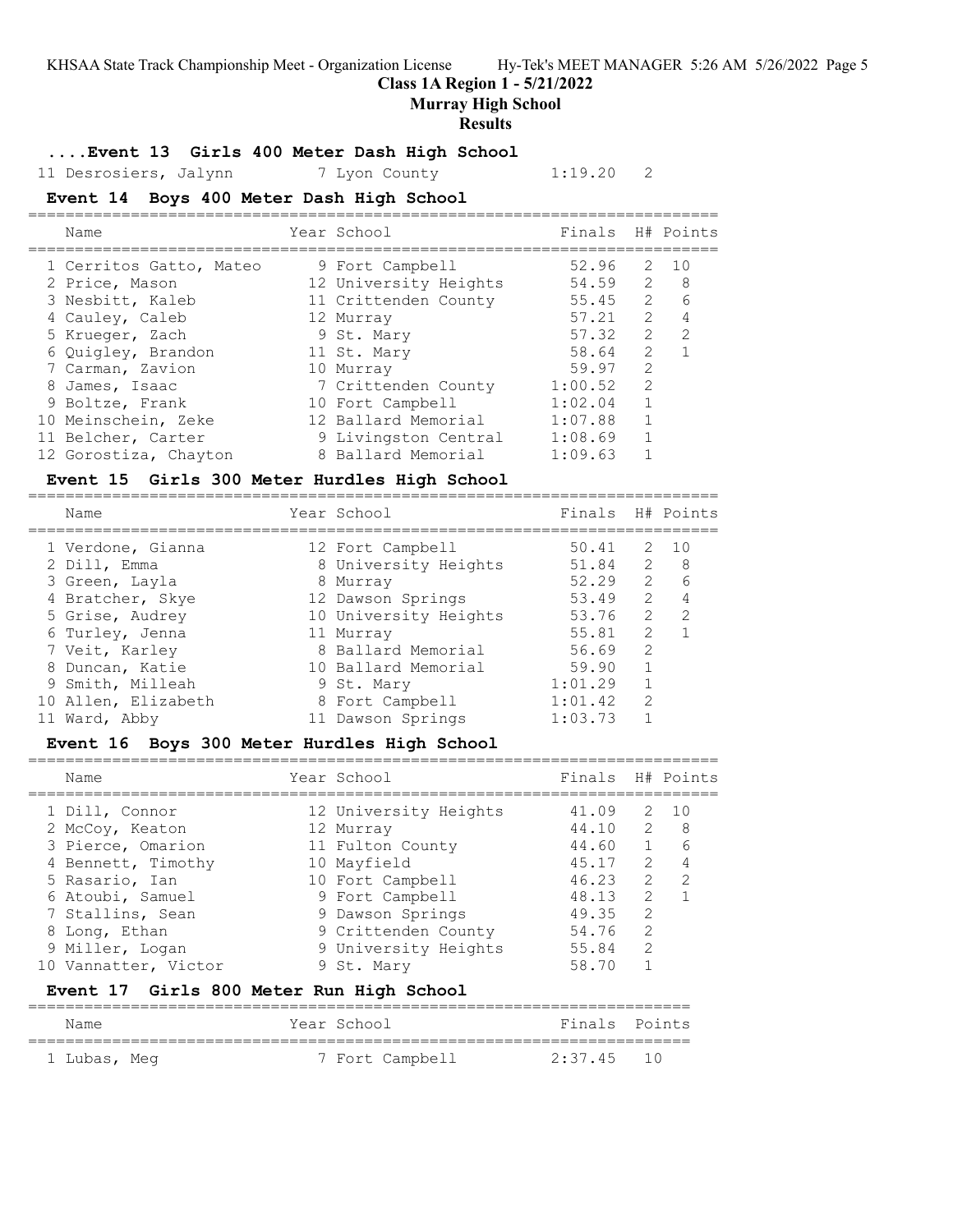# **Class 1A Region 1 - 5/21/2022**

**Murray High School**

#### **Results**

### **....Event 17 Girls 800 Meter Run High School**

| 2 Jenkins, Leah        | 9 Murray              | 2:42.63 | -8            |
|------------------------|-----------------------|---------|---------------|
| 3 Vonnahme, Allie      | 9 Murray              | 2:46.48 | 6             |
| 4 Hancock, Piper       | 12 University Heights | 2:46.91 | 4             |
| 5 Gartner, Miranda     | 11 St. Mary           | 2:50.63 | $\mathcal{L}$ |
| 6 Geary, Ella          | 8 Crittenden County   | 2:54.03 |               |
| 7 Potter, Presley      | 7 Crittenden County   | 3:04.65 |               |
| 8 Desrosiers, Jennessa | 9 Lyon County         | 3:10.95 |               |
| 9 Burchett, Sonora     | 9 Lyon County         | 3:13.92 |               |
| 10 Duncan, Katie       | 10 Ballard Memorial   | 3:21.21 |               |
| 11 Fairchild, Jenna    | 7 Dawson Springs      | 3:30.50 |               |
|                        |                       |         |               |

#### **Event 18 Boys 800 Meter Run High School**

=======================================================================

| Name                       | Year School           | Finals  | Points        |
|----------------------------|-----------------------|---------|---------------|
| 1 Lubas, William           | 11 Fort Campbell      | 2:07.15 | 10            |
| 2 Binfield-Smith, Guervens | 7 Murray              | 2:09.88 | - 8           |
| 3 Sanchez, Raul            | 11 Mayfield           | 2:11.37 | 6             |
| 4 Lindemen, Aidan          | 12 Fort Campbell      | 2:13.91 | 4             |
| 5 Nesbitt, Kaleb           | 11 Crittenden County  | 2:16.78 | $\mathcal{L}$ |
| 6 Hendricks, Chase         | 12 University Heights | 2:17.52 |               |
| 7 Kjellberg, Jimmy         | 9 Murray              | 2:17.63 |               |
| 8 Quigley, Brandon         | 11 St. Mary           | 2:24.11 |               |
| 9 Hardesty, Jordan         | 11 Crittenden County  | 2:31.24 |               |
| 10 Gossard, Ethan          | 8 Lyon County         | 2:43.19 |               |
| 11 Gossard, Ian            | 10 Lyon County        | 2:54.06 |               |

### **Event 19 Girls 200 Meter Dash High School**

| Name                 | Year School           | Finals H# Points |   |               |
|----------------------|-----------------------|------------------|---|---------------|
| 1 Bourque, Hollis    | 12 Murray             | 28.25            | 3 | 10            |
| 2 Hicks, Jerni       | 8 Fort Campbell       | 28.61            | 3 | 8             |
| 3 Anam, Sanaa        | 8 Mayfield            | 29.23            | 3 | 6             |
| 4 Winters, Natalie   | 11 Fort Campbell      | 29.29            | 3 | 4             |
| 5 Acree, Aliviah     | 9 University Heights  | 29.47            | 3 | $\mathcal{L}$ |
| 6 Bourque, Canyon    | 10 Murray             | 30.00            | 3 |               |
| 7 Tucker, Anijiha    | 8 Fulton County       | 30.32            |   |               |
| 8 Bratcher, Skye     | 12 Dawson Springs     | 31.87            | 3 |               |
| 9 Alexander, Kennedy | 11 Ballard Memorial   | 33.27            | 3 |               |
| 10 Martin, Maddie    | 10 University Heights | 34.51            | 2 |               |
| 11 Bolton, Emily     | 12 Ballard Memorial   | 34.87            |   |               |
| 12 Lee, Kaley        | 8 Lyon County         | 34.91            | 2 |               |
| 13 Young, Rachael    | 11 Dawson Springs     | 35.58            | 2 |               |
| 14 King, Elizabeth   | 7 Lyon County         | 38.62            |   |               |
| 15 Champion, Blaire  | 9 Livingston Central  | 38.76            |   |               |

# **Event 20 Boys 200 Meter Dash High School**

| Name                                                           | Year School                                           | Finals H# Points             |                        |                |
|----------------------------------------------------------------|-------------------------------------------------------|------------------------------|------------------------|----------------|
| 1 Sujanani, Niklas<br>2 Davidson, Tristan<br>3 Biggers, Xavier | 12 Fort Campbell<br>12 Crittenden County<br>10 Murray | 23.51 3 10<br>23.65<br>23.88 | 3 8<br>$3\overline{6}$ |                |
| 4 Price, Mason                                                 | 12 University Heights                                 | 24.15                        | $\mathcal{L}$          | $\overline{4}$ |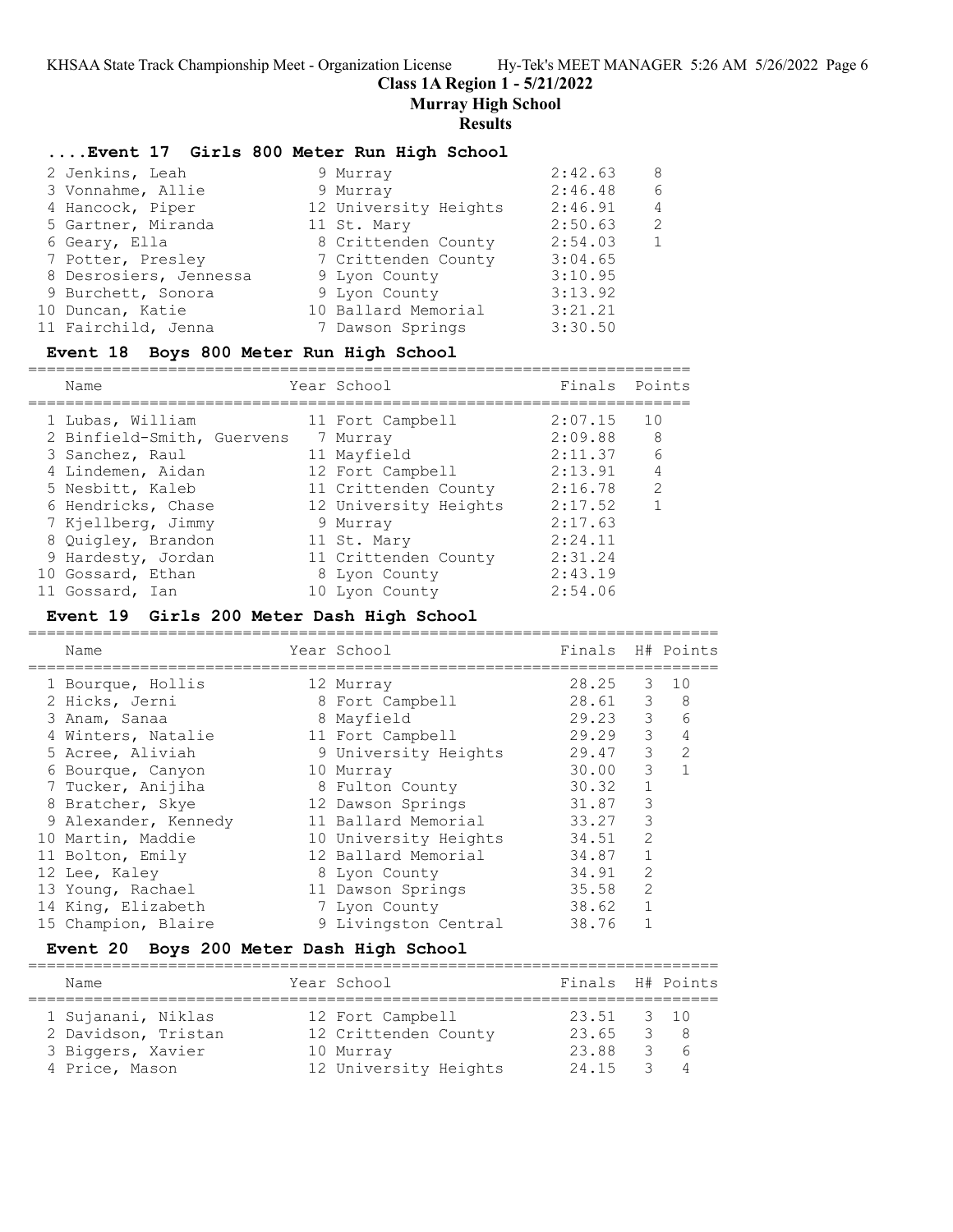### **Class 1A Region 1 - 5/21/2022**

**Murray High School**

#### **Results**

#### **....Event 20 Boys 200 Meter Dash High School**

| 5 Seavers, Christian | 11 Murray             | 24.52 | 3                        | 2 |
|----------------------|-----------------------|-------|--------------------------|---|
| 6 King, Leon         | 12 Fort Campbell      | 24.75 | 3                        | 1 |
| 7 Sanchez, Talon     | 8 Livingston Central  | 24.92 | 2                        |   |
| 8 Perkins, Rowen     | 11 Crittenden County  | 25.16 | $\overline{\mathbf{3}}$  |   |
| 9 Clayborn, Matthew  | 10 Ballard Memorial   | 25.42 | 2                        |   |
| 10 Wyatt, Trey       | 12 University Heights | 25.71 | $\overline{\phantom{a}}$ |   |
| 11 Krueger, Zach     | 9 St. Mary            | 25.98 | 2                        |   |
| 12 Mann, Bryden      | 11 Dawson Springs     | 25.99 | 2                        |   |
| 13 Brown, Hunter     | 11 Ballard Memorial   | 27.11 | 2                        |   |
| 14 Stallins, Sean    | 9 Dawson Springs      | 27.15 | 2                        |   |
| 15 Porter, Bryan     | 9 Lyon County         | 30.52 | 1                        |   |
| 16 Eichelberger, Eli | 8 Livingston Central  | 30.79 | 1                        |   |
| 17 Courtney, Rafe    | 8 St. Mary            | 32.27 | $\mathbf{1}$             |   |
|                      |                       |       |                          |   |

#### **Event 21 Girls 3200 Meter Run High School**

| Name               | Year School           | Finals Points |               |
|--------------------|-----------------------|---------------|---------------|
| 1 Ault, Gabby      | 8 St. Mary            | 12:38.30      | 1 O           |
| 2 Green, Jade      | 8 Murray              | 13:52.23      | 8             |
| 3 Jenkins, Leah    | 9 Murray              | 14:18.06      |               |
| 4 Wilkins, Lucinda | 10 University Heights | 15:23.08      | 4             |
| 5 Roberts, Ava     | 8 Fort Campbell       | 16:45.80      | $\mathcal{P}$ |
| 6 Gray, Keelin     | 9 Fort Campbell       | 16:46.65      |               |
|                    |                       |               |               |

#### **Event 22 Boys 3200 Meter Run High School**

| Name              | Year School           | Finals Points |                |
|-------------------|-----------------------|---------------|----------------|
| 1 Glover, Cole    | 9 University Heights  | 10:54.22      | 1 O            |
| 2 Blanton, Joshua | 7 Fort Campbell       | 11:13.65      | - 8            |
| 3 Lubas, William  | 11 Fort Campbell      | 11:36.17      | 6              |
| 4 Cross, Luke     | 12 Murray             | 11:46.69      | $\overline{4}$ |
| 5 Farmer, Ray     | 12 University Heights | 11:52.43      | $\mathcal{P}$  |
| 6 Osborne, Lucas  | 10 Dawson Springs     | 11:56.19      |                |
| 7 Osborne, Ethan  | 11 Dawson Springs     | 11:59.81      |                |
| 8 Bounds, Carter  | 10 Lyon County        | 12:31.47      |                |
| 9 Riddle, Owen    | 9 Murray              | 12:32.86      |                |
| -- Parks, Alex    | 11 Livingston Central | <b>DNF</b>    |                |
|                   |                       |               |                |

#### **Event 23 Girls 4x400 Meter Relay High School**

======================================================================= School **Finals** Points ======================================================================= 1 University Heights 1) Acree, Aliviah 9 2) Dill, Emma 8 3) Grise, Audrey 10  $\hskip 1.5 cm$  4) Hancock, Piper 12 2 Fort Campbell 4:44.45 8 1) Leary, Kennedy 8 2) Blanton, Lauren 9 3) Allen, Anna 9 4) Bober-McDonald, Theadora 11 3 Crittenden County 4:49.29 6 1) Maness, Payton 10 2) Martinez, Mary 9 3) Campbell, Elizabeth 10 (4) Potter, Karsyn 10 4 Murray 5:04.57 4<br>1) Howard, Farris 12 2) Faulkner, Tatum 9 1) Howard, Farris 12